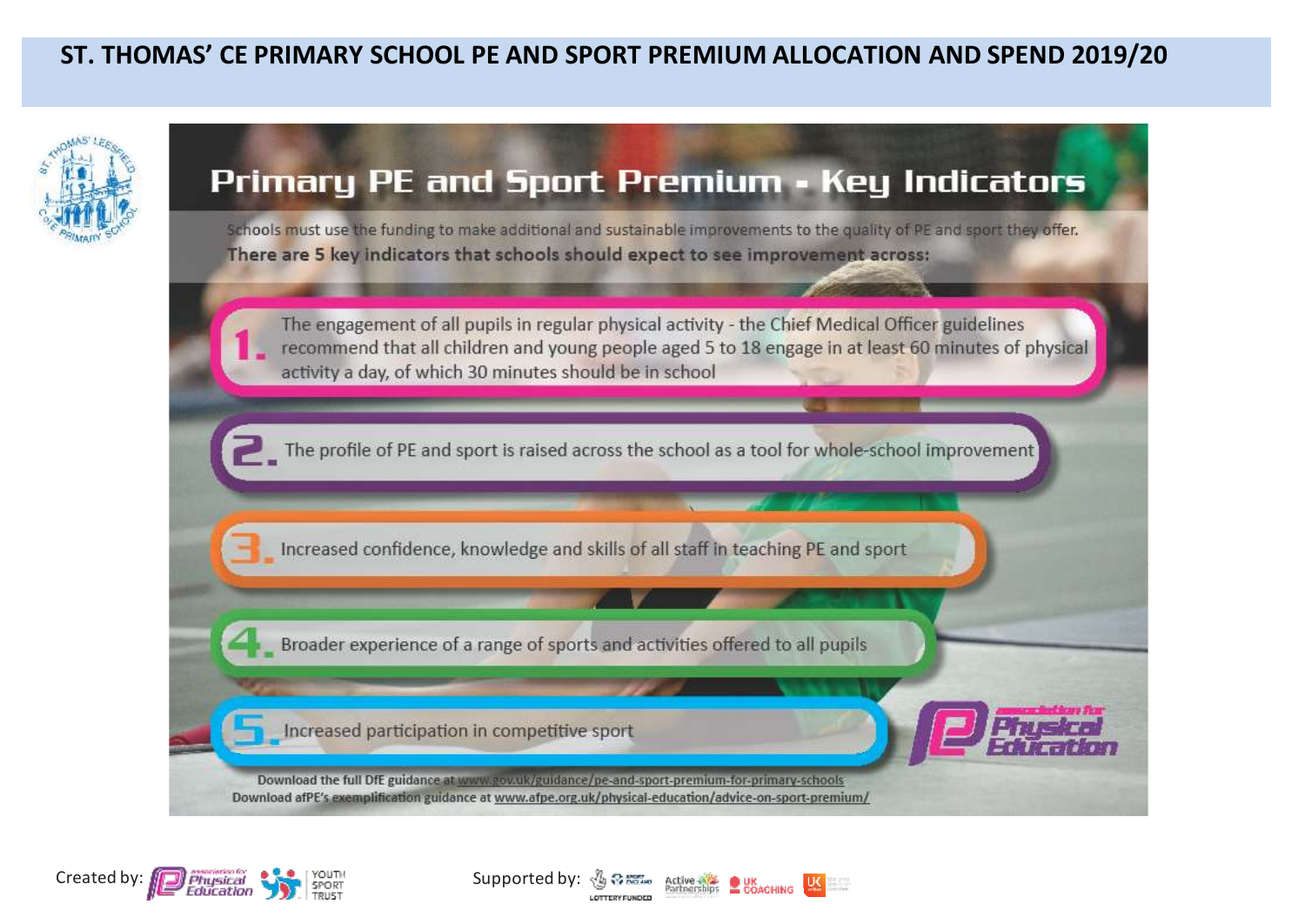| Key achievements to date until July 2020:                                                                                                                                                                                                                                                                                                                                                                                                                                                                                                     | Areas for further improvement and baseline evidence of need:                                                                                                                                                                                                                                                                      |  |  |
|-----------------------------------------------------------------------------------------------------------------------------------------------------------------------------------------------------------------------------------------------------------------------------------------------------------------------------------------------------------------------------------------------------------------------------------------------------------------------------------------------------------------------------------------------|-----------------------------------------------------------------------------------------------------------------------------------------------------------------------------------------------------------------------------------------------------------------------------------------------------------------------------------|--|--|
| Increased staff confidence in teaching PE<br>Successful continuation of Commando Joe<br>Pupils engagement and enjoyment within PE lessons has increased<br>Introducing a wider range of personal challenges for staff and pupils<br>Being an active part of the Dovestone Learning Partnership working<br>together in sporting activities and leagues.<br>Provide opportunities for all children to access 45 active minutes<br>outside of PE lessons.<br>Provide increased opportunities for all pupils to take part in<br>competitive sport | Increase range of extra-curricular PE clubs on offer to all pupils<br>$\bullet$<br>from $Rec - Y6$<br>The engagement of all pupils in regular physical activity-kick-starting<br>healthy active lifestyles.<br>The profile of PE and sport being raised across the school as a tool for<br>$\bullet$<br>whole school improvement. |  |  |
| Meeting national curriculum requirements for swimming and water safety.                                                                                                                                                                                                                                                                                                                                                                                                                                                                       |                                                                                                                                                                                                                                                                                                                                   |  |  |
| What percentage of your current Year 6 cohort swim competently, confidently and proficiently over a<br>distance of at least 25 metres?                                                                                                                                                                                                                                                                                                                                                                                                        | 41% - 29 children<br>Children didn't attend swimming lessons<br>during Covid restrictions.                                                                                                                                                                                                                                        |  |  |
| What percentage of your current Year 6 cohort use a range of strokes effectively [for example, front crawl,<br>backstroke and breaststroke]?                                                                                                                                                                                                                                                                                                                                                                                                  | 62% - 29 children<br>Children didn't attend swimming lessons<br>during Covid restrictions.                                                                                                                                                                                                                                        |  |  |
| What percentage of your current Year 6 cohort perform safe self-rescue in different water-based situations?                                                                                                                                                                                                                                                                                                                                                                                                                                   | 20% - 29 children<br>Children didn't attend swimming lessons<br>during Covid restrictions.                                                                                                                                                                                                                                        |  |  |
| Schools can choose to use the Primary PE and Sport Premium to provide additional provision for swimming<br>but this must be for activity over and above the national curriculum requirements. Have you used it in this<br>way?                                                                                                                                                                                                                                                                                                                | Yes/No                                                                                                                                                                                                                                                                                                                            |  |  |

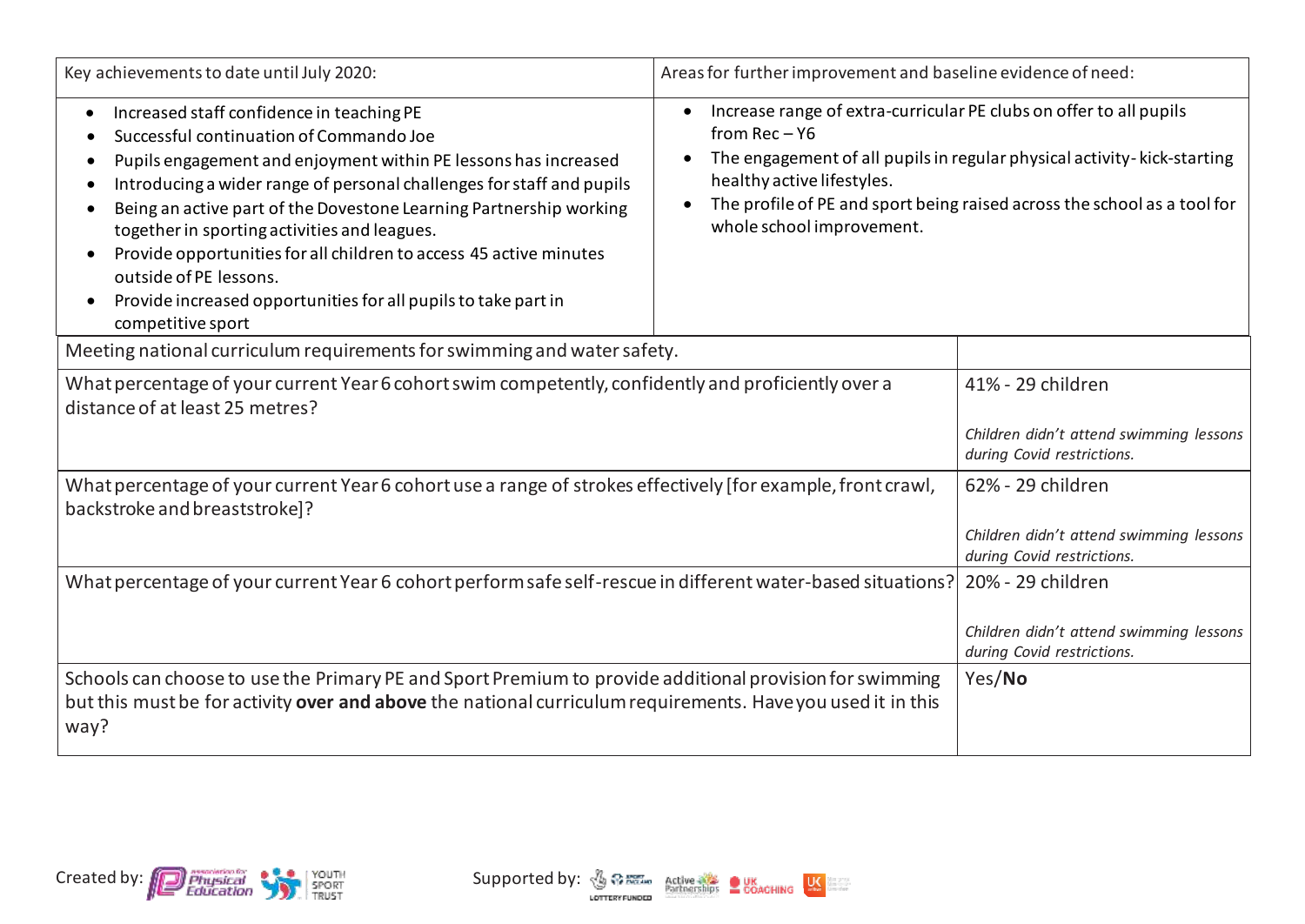## **Action Plan and Budget Tracking**

Capture your intended annual spend against the 5 key indicators. Clarify the success criteria and evidence of impact that you intend to measure to evaluate for pupils today and for the future.

| Academic Year: 2019/20                                                                                                                                                                                                                                                                                                                   | Total fund allocated: £17,800                                                                                                                                                                                                                                                                                                                                                                       | Date Updated: September 2020                                                             |                                                                                                                                                                                                                                                                                          |                                                                                                                                                                                                                                       |
|------------------------------------------------------------------------------------------------------------------------------------------------------------------------------------------------------------------------------------------------------------------------------------------------------------------------------------------|-----------------------------------------------------------------------------------------------------------------------------------------------------------------------------------------------------------------------------------------------------------------------------------------------------------------------------------------------------------------------------------------------------|------------------------------------------------------------------------------------------|------------------------------------------------------------------------------------------------------------------------------------------------------------------------------------------------------------------------------------------------------------------------------------------|---------------------------------------------------------------------------------------------------------------------------------------------------------------------------------------------------------------------------------------|
| Key indicator 1: The engagement of all pupils in regular physical activity - Chief Medical Officer guidelines recommend that primary<br>school pupils undertake at least 30 minutes of physical activity a day in school                                                                                                                 |                                                                                                                                                                                                                                                                                                                                                                                                     |                                                                                          |                                                                                                                                                                                                                                                                                          | Percentage of total allocation:<br>103%                                                                                                                                                                                               |
| Intent                                                                                                                                                                                                                                                                                                                                   | Implementation                                                                                                                                                                                                                                                                                                                                                                                      |                                                                                          | Impact                                                                                                                                                                                                                                                                                   |                                                                                                                                                                                                                                       |
| Your school focus should be clear<br>what you want the pupils to know<br>and be able to do and about<br>what they need to learn and to<br>consolidate through practice:                                                                                                                                                                  | Make sure your actions to achieve are<br>linked to your intentions:                                                                                                                                                                                                                                                                                                                                 | Funding<br>allocated:<br>£17,800                                                         | Evidence of impact: what do<br>pupils now know and what can<br>they now do? What has<br>changed?:                                                                                                                                                                                        | Sustainability and suggested next<br>steps:                                                                                                                                                                                           |
| 150 Y2-Y6 children active at<br>playtime.<br>New activities/games organised and more physical activities are offered<br>supported by TAs over split<br>playtimes. TAs encouraging all to be<br>active and having fun.<br>Impact - number of children and<br>reasons to be shared at TA's<br>Performance Management review<br>(July 2020) | The two 0.5 TAs are employed for the<br>academic year 2019/20 to ensure that<br>throughout the day for many of our pupils.<br>This is additional to our statutory PE<br>lessons. The 2 TAs offer further<br>engagement in regular physical activity for<br>smaller group work throughout the<br>morning and afternoon sessions as well as<br>during break and lunchtimes. (Timetables<br>available) | MH £18,312<br>$x 50\% = £9156$<br>SP £18,552<br>$x 50\% = £9276$<br><b>TOTAL £18,432</b> | 150 Y2-Y6 children engaging in<br>regular Commando Joe missions -<br>active and fun. Positive impacts to<br>be measured via an online<br>assessment system - baseline to<br>end of programme.<br>See data July 2020 - building on<br>character traits from previous year<br>assessments. | Resources for Commando Joe<br>missions purchased from ELS<br>grant. Sustainability is high if we<br>can manage to keep HR resource<br>(TAs), to plan, deliver and assess<br>the programme and its positive<br>impact on our children. |
| NB - COVID restrictions from March 2020 had a negative impact on bubbles, playtimes, DLP collaborations, outside sport activities, assemblies & amount of children in<br>$-1 - 1$                                                                                                                                                        |                                                                                                                                                                                                                                                                                                                                                                                                     |                                                                                          |                                                                                                                                                                                                                                                                                          |                                                                                                                                                                                                                                       |
|                                                                                                                                                                                                                                                                                                                                          |                                                                                                                                                                                                                                                                                                                                                                                                     |                                                                                          |                                                                                                                                                                                                                                                                                          |                                                                                                                                                                                                                                       |
| Key indicator 2: The profile of PE being raised across the school as a tool for whole school improvement                                                                                                                                                                                                                                 |                                                                                                                                                                                                                                                                                                                                                                                                     |                                                                                          |                                                                                                                                                                                                                                                                                          | Percentage of total allocation:                                                                                                                                                                                                       |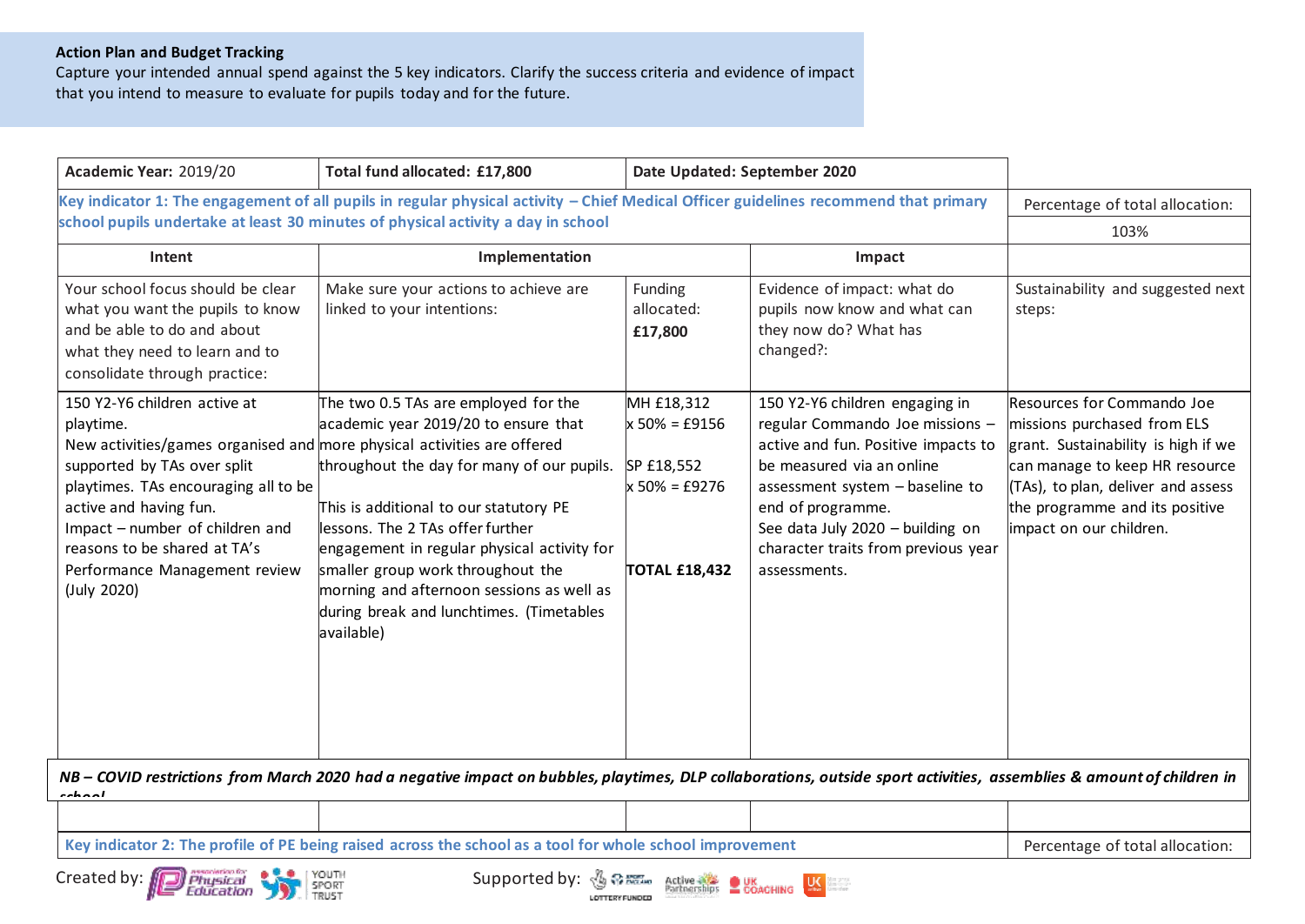|                                                                                                                                                                                                                              |                                                                                                                                                  |                |                                                                                                                                 | 0%                                                                                                                |
|------------------------------------------------------------------------------------------------------------------------------------------------------------------------------------------------------------------------------|--------------------------------------------------------------------------------------------------------------------------------------------------|----------------|---------------------------------------------------------------------------------------------------------------------------------|-------------------------------------------------------------------------------------------------------------------|
| Intent                                                                                                                                                                                                                       | Implementation                                                                                                                                   |                | Impact                                                                                                                          |                                                                                                                   |
| Your school focus should be clear<br>what you want the pupils to know<br>and be able to do and about<br>what they need to learn and to<br>consolidate through practice:                                                      | Make sure your actions to achieve are<br>linked to your intentions:                                                                              | Funding costs: | Evidence of impact: what do<br>pupils now know and what can<br>they now do? What has<br>changed?:                               | Sustainability and suggested next<br>steps:                                                                       |
| Celebration assembly each week,<br>every Wednesday, to ensure that the match analysis and results.<br>whole school is aware of the<br>importance of PE and sport and to<br>encourage all pupils to aspire to be<br>involved. | Achievements celebrated in assembly,<br>Out of school and after school sport<br>celebrated: karate, gymnastics, dancing,<br>football, rugby etc. | Nil            | All pupils at some point in the<br>school year to take part in<br>lassemblies and welcomed to feel<br>part of the celebrations. | No cost to school - Assembly<br>timetabled and continued.                                                         |
| Notice Board in main entrance<br>hallway which is updated regularly<br>for all visitors and children to<br>increase profile and celebrate our<br>involvement in sporting activities.                                         | Notice board current and updated.                                                                                                                | <b>Nil</b>     | The notice bards are full of<br>information about matches, clubs,<br>results and pupils are keen to be<br>involved.             | No cost to school as the notice<br>boards have been purchased<br>previously. TA completes in<br>timetabled hours. |

*NB – COVID restrictions from March 2020 had a negative impact on bubbles, playtimes, DLP collaborations, outside sport activities, assemblies & amount of children in school.*



 $\sim$ 

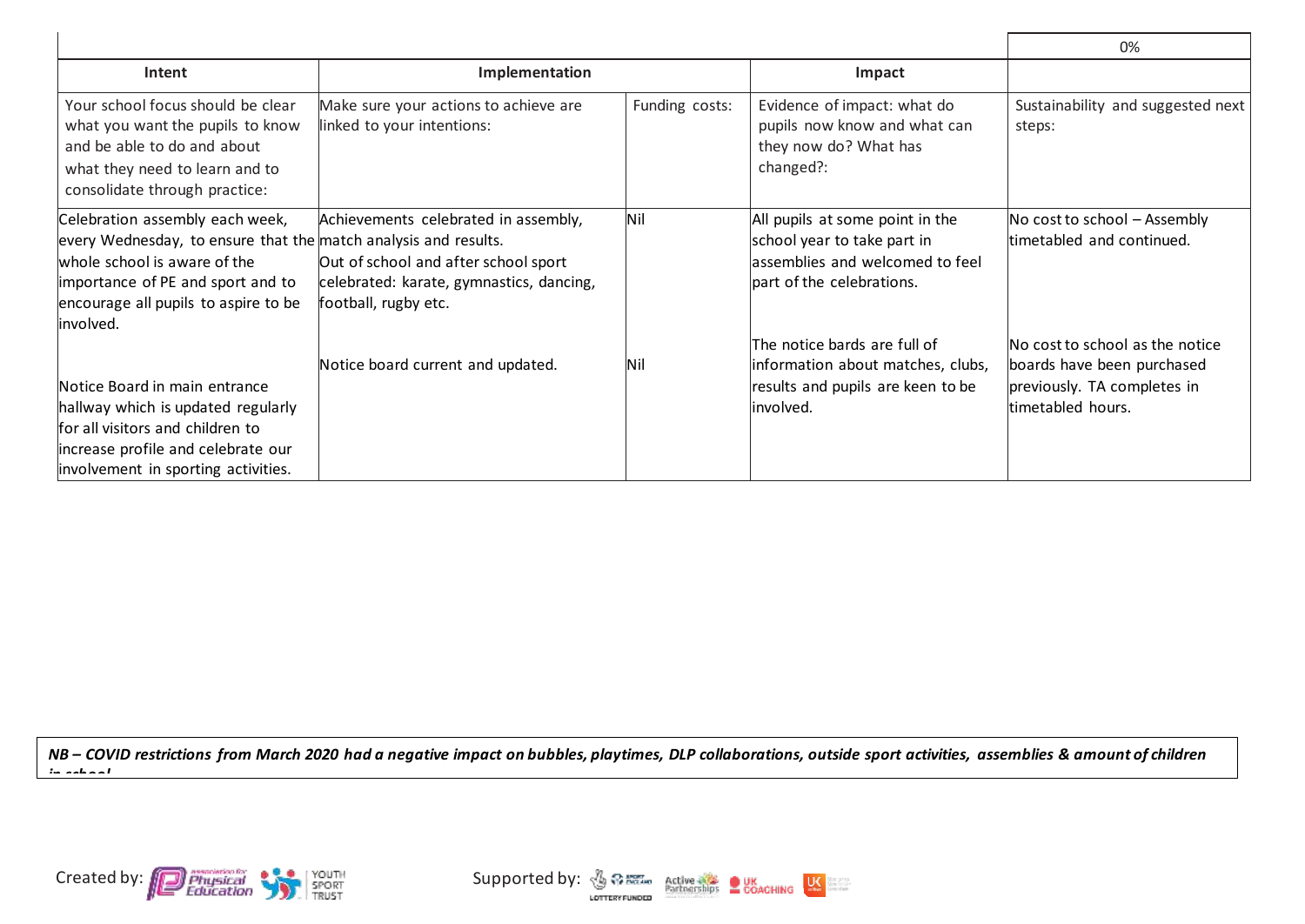| Key indicator 3: Increased confidence, knowledge and skills of all staff in teaching PE and sport                                                                                                                                                        |                                                                                                                                                                |                                                                                    |                                                                                                                                                                                                                                                                                      | Percentage of total allocation:                                                                                                                                                                                                       |
|----------------------------------------------------------------------------------------------------------------------------------------------------------------------------------------------------------------------------------------------------------|----------------------------------------------------------------------------------------------------------------------------------------------------------------|------------------------------------------------------------------------------------|--------------------------------------------------------------------------------------------------------------------------------------------------------------------------------------------------------------------------------------------------------------------------------------|---------------------------------------------------------------------------------------------------------------------------------------------------------------------------------------------------------------------------------------|
|                                                                                                                                                                                                                                                          |                                                                                                                                                                |                                                                                    | 0%                                                                                                                                                                                                                                                                                   |                                                                                                                                                                                                                                       |
| Intent                                                                                                                                                                                                                                                   | Implementation                                                                                                                                                 |                                                                                    | Impact                                                                                                                                                                                                                                                                               |                                                                                                                                                                                                                                       |
| Your school focus should be clear<br>what you want the pupils to know                                                                                                                                                                                    | Make sure your actions to<br>achieve are linked to your                                                                                                        | Funding<br>Costs:                                                                  | Evidence of impact: what do<br>pupils now know and what                                                                                                                                                                                                                              | Sustainability and suggested<br>next steps:                                                                                                                                                                                           |
| and be able to do and about<br>what they need to learn and to<br>consolidate through practice:                                                                                                                                                           | intentions:                                                                                                                                                    |                                                                                    | can they now do? What has<br>changed?:                                                                                                                                                                                                                                               |                                                                                                                                                                                                                                       |
| In order to improve progress and<br>achievement of all pupils, the focus is on<br>upskilling the two TA staff to plan, deliver<br>and assess/evaluate the Commando Joe<br>missions/programmes of study (POS).                                            | Baseline measures have been taken and<br>these were re-assessed at the end of<br>July 2020 to demonstrate progress.                                            | $\vert$ Nil – cost<br>already<br>considered in                                     | Improved subject knowledge and<br>understanding for TAs. Increased<br>confidence to take on a more active role<br>Key Indicator $1$ in planning, delivering and assessing the<br>Commando Joe missions. Focused<br>assessment strategies to really pin point<br>individual progress. | Resources for Commando Joe<br>missions purchased from ELS<br>grant. Sustainability is high if<br>we can manage to keep the HR<br>resource to plan, deliver and<br>assess the programme and its<br>positive impact on our<br>children. |
| Additional to the above, one of the TA staff To identify key staff members that need<br>is also ensuring that other staff at school<br>take on additional, extra-curricular sport<br>activities to improve their own confidence,<br>knowledge and skills | to upskill themselves and improve their<br>confidence to organise extra-curricular<br>activities;<br>Running, club, rounders, netball,<br>football, dance etc. | contributions<br>(hours) from<br>staff-school<br>expectations<br>lon<br>employment | Nil - voluntary More extra-curricular clubs on offer for<br>our children. More variety and different<br>staff leading, organising and participating.                                                                                                                                 | Sustainable as there is an<br>expectation within our school.                                                                                                                                                                          |
| NB – COVID restrictions from March 2020 had a negative impact on bubbles, playtimes, DLP collaborations, outside sport activities, extra-curricular assemblies &<br>amount of children in school.                                                        |                                                                                                                                                                |                                                                                    |                                                                                                                                                                                                                                                                                      |                                                                                                                                                                                                                                       |
|                                                                                                                                                                                                                                                          |                                                                                                                                                                |                                                                                    |                                                                                                                                                                                                                                                                                      |                                                                                                                                                                                                                                       |
| YOUTH<br>Created by:<br>Supported by:<br><b>SO PERSONAL PROPERTY</b><br>Physical<br>Active and LK Partnerships <b>DE COACHING</b><br><b>SPORT</b><br>Education<br>TRUST<br>LOTTERY FUNDED                                                                |                                                                                                                                                                |                                                                                    |                                                                                                                                                                                                                                                                                      |                                                                                                                                                                                                                                       |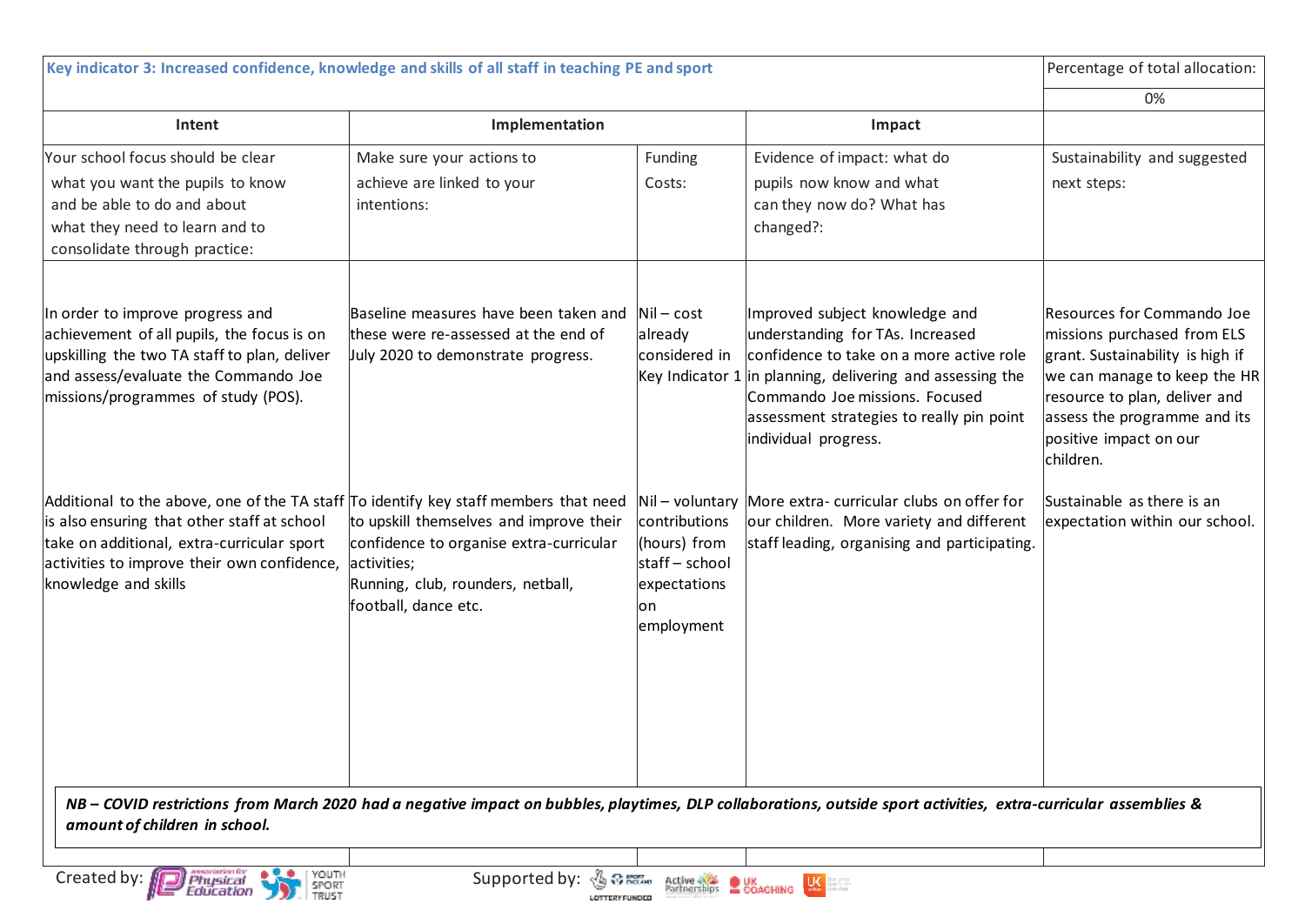| Key indicator 4: Broader experience of a range of sports and activities offered to all pupils | Percentage of total allocation:                                   |                |                                            |                              |
|-----------------------------------------------------------------------------------------------|-------------------------------------------------------------------|----------------|--------------------------------------------|------------------------------|
|                                                                                               | 6%                                                                |                |                                            |                              |
| Intent                                                                                        | Implementation                                                    |                | Impact                                     |                              |
| Your school focus should be clear                                                             | Make sure your actions to                                         | Funding        | Evidence of impact: what do                | Sustainability and suggested |
| what you want the pupils to know                                                              | achieve are linked to your                                        | costs:         | pupils now know and what                   | next steps:                  |
| and be able to do and about                                                                   | intentions:                                                       |                | can they now do? What has                  |                              |
| what they need to learn and to                                                                |                                                                   |                | changed?:                                  |                              |
| consolidate through practice:                                                                 |                                                                   |                |                                            |                              |
| To increase the profile of PE and sport in                                                    | Lead TAs to plan, organise and                                    | Allocated -    | All children active and having fun.        | If Sports premium funding    |
| school. There are three planned whole                                                         | arrange 3 activities outside the usual                            | E1,500         | Questionnaire results and analysis to      | continues, awe and wonder    |
| school taster days - one per term.                                                            | sports done in school. They must be                               | $ $ (£500 x 3  | ascertain what our children have enjoyed,  | initiative continues.        |
| These are not traditional activities $-$<br>more awe and wonder. The focus is to              | timetabled to ensure smooth<br>running in order that all children | terms)         | gained and learned from these unique       |                              |
| capture the enthusiasm and interest of                                                        | from Reception to Y6 are actively                                 |                | experiences.                               |                              |
| children who do not routinely enjoy or                                                        | engaged.                                                          |                |                                            |                              |
| are interested in PE or traditional sports.                                                   |                                                                   | Costs:         |                                            |                              |
| Maybe a sport such as karate, dance,                                                          |                                                                   |                |                                            |                              |
| gymnastics etc.                                                                               | Whole school dance day by ACL                                     | £165           | Children learn and enjoy a new skill. They |                              |
|                                                                                               | Performing Arts.                                                  |                | have the opportunity to continue to carry  |                              |
|                                                                                               |                                                                   |                | on with this new skill outside of school.  |                              |
|                                                                                               |                                                                   |                |                                            |                              |
|                                                                                               | Whole school Freddy Fit active day.                               | £850           | Children enjoy a novel experience of keep  |                              |
|                                                                                               |                                                                   |                | fit/sort. They spent the day learning all  |                              |
|                                                                                               |                                                                   |                | about keeping healthy through exercise     |                              |
|                                                                                               |                                                                   |                | whilst having fun.                         |                              |
|                                                                                               |                                                                   | Total - £1,015 |                                            |                              |
|                                                                                               |                                                                   |                | COVID restrictions meant that over 1 term  |                              |
|                                                                                               |                                                                   |                | this was unable to be carried out.         |                              |

*NB – COVID restrictions from March 2020 had an impact on bubbles, playtimes, DLP collaborations, outside sport activities, extra-curricular clubs, assemblies & amount of children in school.*





in yng<br>In trift<br>In trift